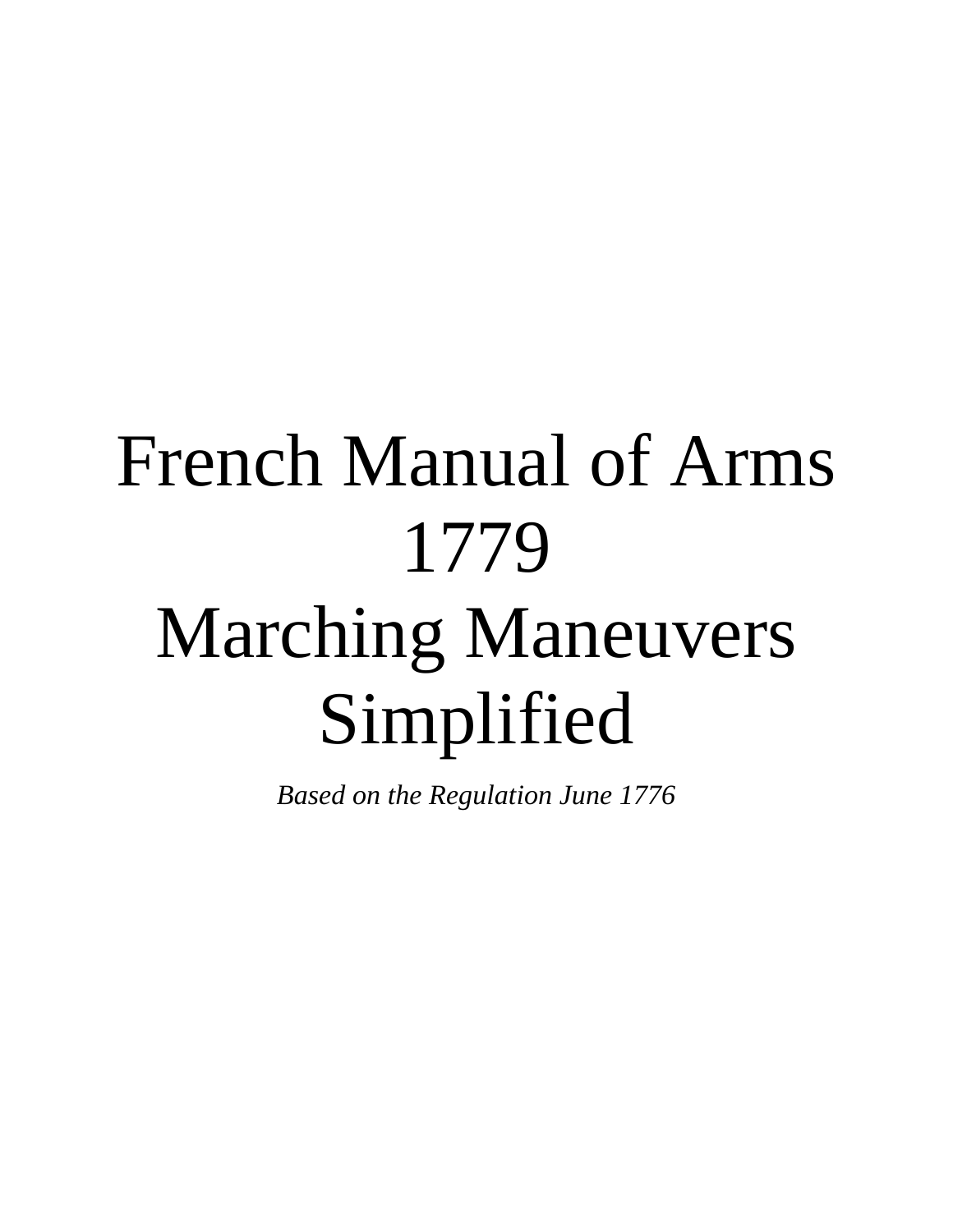# **Opening Ranks – Ouvrez vos Rang**

|                | <b>Command</b>          | <b>Left Command</b> | <b>Diagram</b>         |                       | <b>Right Command</b> |
|----------------|-------------------------|---------------------|------------------------|-----------------------|----------------------|
| $\mathbf{1}$   | En Arriere              | En Arriere          | <b>AAAAAAAA</b>        |                       | En Arriere           |
|                |                         |                     | <b>AAAAAAAA</b>        |                       |                      |
|                |                         |                     | <b>AAAAAAAA</b>        |                       |                      |
|                | <b>Ouvrez vos Rangs</b> |                     | <b><i>AAAAAAAA</i></b> |                       |                      |
|                |                         |                     | <b>AAAAAA</b>          |                       |                      |
|                |                         |                     | <b>AAAAAA</b>          |                       |                      |
|                |                         |                     |                        |                       |                      |
|                |                         |                     | $\boldsymbol{\wedge}$  | $\boldsymbol{\wedge}$ |                      |
|                |                         |                     |                        |                       |                      |
|                |                         |                     |                        |                       |                      |
|                |                         |                     | Λ                      | $\boldsymbol{\wedge}$ |                      |
| $\overline{2}$ | Marche                  |                     | <b>AAAAAAAA</b>        |                       |                      |
|                |                         |                     |                        |                       |                      |
|                |                         |                     |                        |                       |                      |
|                |                         |                     |                        |                       |                      |
|                |                         |                     | <b>AAAAAAAA</b>        |                       |                      |
|                |                         |                     |                        |                       |                      |
|                |                         |                     |                        |                       |                      |
|                |                         |                     | <b>AAAAAAAA</b>        |                       |                      |

# **Closing Ranks – Serrez vos Rangs**

|   | <b>Command</b>   | <b>Left Command</b> | <b>Diagram</b>  | <b>Right Command</b> |
|---|------------------|---------------------|-----------------|----------------------|
|   | Serrez vos Rangs | Serrez vos          | ΛΛΛΛΛΛΛΛ        | Serrez vos Rangs     |
|   |                  | Rangs               |                 |                      |
|   |                  |                     |                 |                      |
|   |                  |                     |                 |                      |
|   |                  |                     | <b>AAAAAAAA</b> |                      |
|   |                  |                     |                 |                      |
|   |                  |                     |                 |                      |
|   |                  |                     | <b>AAAAAAAA</b> |                      |
|   | En Avant         |                     |                 |                      |
| 2 | Marche           |                     | <b>AAAAAAAA</b> |                      |
|   |                  |                     | <b>AAAAAAAA</b> |                      |
|   |                  |                     | <b>AAAAAAAA</b> |                      |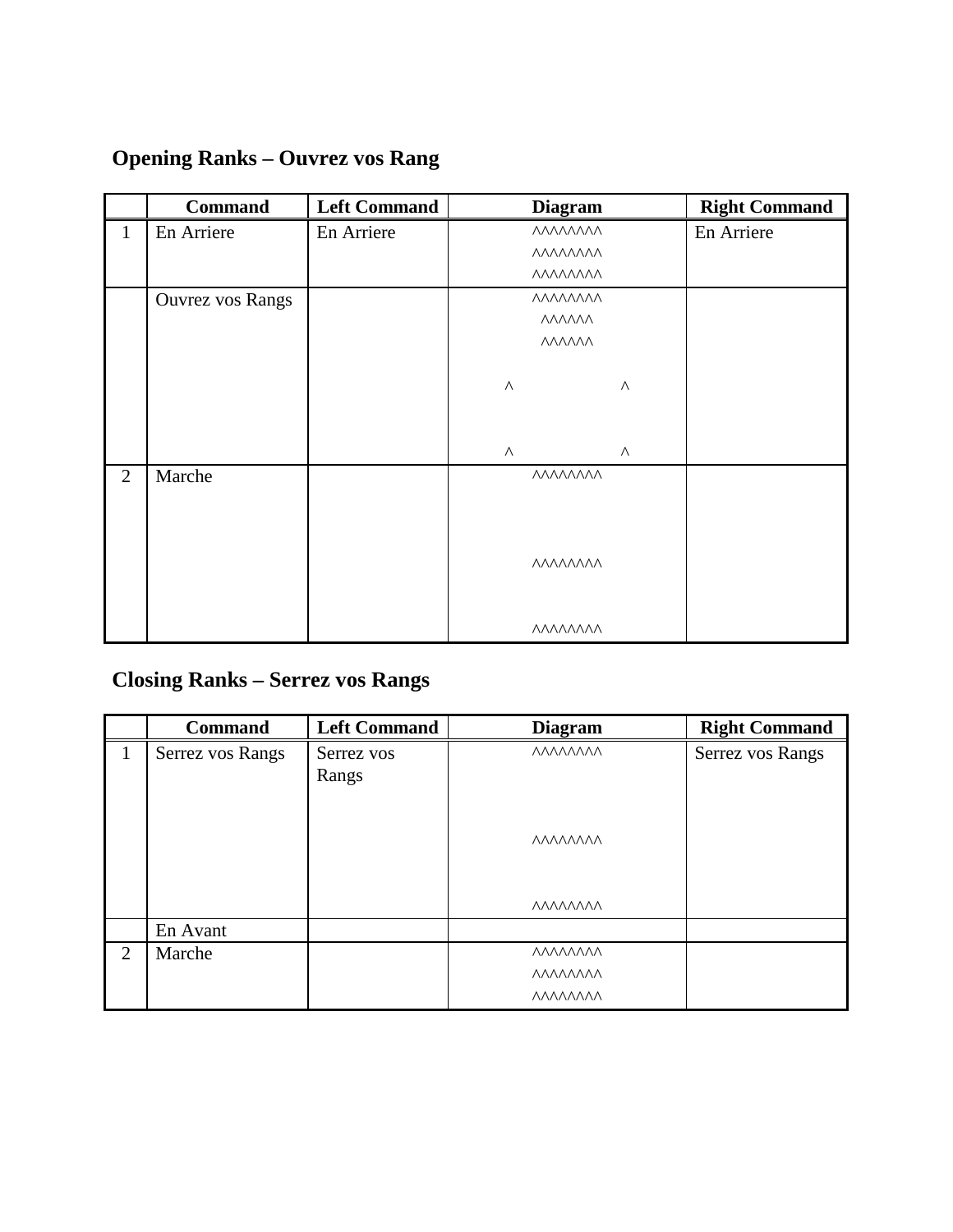### **Counter March – Contre Marche**

|                | Command              | Left Command         | Diagram                                                                                                                                                                                                                                                                                                                                                                                                                                                                                                                                                                                                                                                                                                                                                                                                                                                              | <b>Right Command</b> |
|----------------|----------------------|----------------------|----------------------------------------------------------------------------------------------------------------------------------------------------------------------------------------------------------------------------------------------------------------------------------------------------------------------------------------------------------------------------------------------------------------------------------------------------------------------------------------------------------------------------------------------------------------------------------------------------------------------------------------------------------------------------------------------------------------------------------------------------------------------------------------------------------------------------------------------------------------------|----------------------|
| $\mathbf{1}$   | <b>Contre Marche</b> | <b>Contre Marche</b> | <b><i>AAAAAAAA</i></b>                                                                                                                                                                                                                                                                                                                                                                                                                                                                                                                                                                                                                                                                                                                                                                                                                                               | <b>Contre Marche</b> |
|                |                      |                      | <b><i>AAAAAAAA</i></b>                                                                                                                                                                                                                                                                                                                                                                                                                                                                                                                                                                                                                                                                                                                                                                                                                                               |                      |
|                |                      |                      | <b><i>AAAAAAAA</i></b>                                                                                                                                                                                                                                                                                                                                                                                                                                                                                                                                                                                                                                                                                                                                                                                                                                               |                      |
|                |                      |                      | Λ                                                                                                                                                                                                                                                                                                                                                                                                                                                                                                                                                                                                                                                                                                                                                                                                                                                                    |                      |
| 2              | A Droit              |                      | >>>>>>>>>                                                                                                                                                                                                                                                                                                                                                                                                                                                                                                                                                                                                                                                                                                                                                                                                                                                            |                      |
|                |                      |                      | >>>>>>>>>                                                                                                                                                                                                                                                                                                                                                                                                                                                                                                                                                                                                                                                                                                                                                                                                                                                            |                      |
|                |                      |                      | >>>>>>>>>                                                                                                                                                                                                                                                                                                                                                                                                                                                                                                                                                                                                                                                                                                                                                                                                                                                            |                      |
|                |                      |                      | Λ                                                                                                                                                                                                                                                                                                                                                                                                                                                                                                                                                                                                                                                                                                                                                                                                                                                                    |                      |
| $\overline{3}$ | Marche               |                      | >>>>>>>>                                                                                                                                                                                                                                                                                                                                                                                                                                                                                                                                                                                                                                                                                                                                                                                                                                                             |                      |
|                |                      |                      | >>>>>>>                                                                                                                                                                                                                                                                                                                                                                                                                                                                                                                                                                                                                                                                                                                                                                                                                                                              |                      |
|                |                      |                      | >>>>>>>                                                                                                                                                                                                                                                                                                                                                                                                                                                                                                                                                                                                                                                                                                                                                                                                                                                              |                      |
|                |                      |                      | Λ<br>V V V                                                                                                                                                                                                                                                                                                                                                                                                                                                                                                                                                                                                                                                                                                                                                                                                                                                           |                      |
|                |                      |                      | $\,<\,$                                                                                                                                                                                                                                                                                                                                                                                                                                                                                                                                                                                                                                                                                                                                                                                                                                                              |                      |
|                |                      |                      | $<\,$                                                                                                                                                                                                                                                                                                                                                                                                                                                                                                                                                                                                                                                                                                                                                                                                                                                                |                      |
|                |                      |                      | $\lt$                                                                                                                                                                                                                                                                                                                                                                                                                                                                                                                                                                                                                                                                                                                                                                                                                                                                |                      |
|                |                      |                      | $\wedge$                                                                                                                                                                                                                                                                                                                                                                                                                                                                                                                                                                                                                                                                                                                                                                                                                                                             |                      |
|                |                      |                      | $\begin{array}{c} \displaystyle \quad<< \displaystyle \quad << \displaystyle \quad << \displaystyle \quad << \displaystyle \quad << \displaystyle \quad << \displaystyle \quad << \displaystyle \quad << \displaystyle \quad << \displaystyle \quad << \displaystyle \quad << \displaystyle \quad << \displaystyle \quad << \displaystyle \quad << \displaystyle \quad << \displaystyle \quad << \displaystyle \quad << \displaystyle \quad << \displaystyle \quad << \displaystyle \quad << \displaystyle \quad << \displaystyle \quad << \displaystyle \quad << \displaystyle \quad << \displaystyle \quad << \displaystyle \quad << \displaystyle \quad << \displaystyle \quad << \displaystyle \quad << \displaystyle \quad << \displaystyle \quad << \displaystyle \quad << \displaystyle \quad << \displaystyle \quad << \displaystyle \quad << \displaystyle$ |                      |
|                |                      |                      | $\begin{array}{c} \displaystyle \quad<< \displaystyle \quad << \displaystyle \quad << \displaystyle \quad << \displaystyle \quad << \displaystyle \quad << \displaystyle \quad << \displaystyle \quad << \displaystyle \quad << \displaystyle \quad << \displaystyle \quad << \displaystyle \quad << \displaystyle \quad << \displaystyle \quad << \displaystyle \quad << \displaystyle \quad << \displaystyle \quad << \displaystyle \quad << \displaystyle \quad << \displaystyle \quad << \displaystyle \quad << \displaystyle \quad << \displaystyle \quad << \displaystyle \quad << \displaystyle \quad << \displaystyle \quad << \displaystyle \quad << \displaystyle \quad << \displaystyle \quad << \displaystyle \quad << \displaystyle \quad << \displaystyle \quad << \displaystyle \quad << \displaystyle \quad << \displaystyle \quad << \displaystyle$ |                      |
|                |                      |                      | $\begin{array}{c} \displaystyle \quad<< \displaystyle \quad << \displaystyle \quad << \displaystyle \quad << \displaystyle \quad << \displaystyle \quad << \displaystyle \quad << \displaystyle \quad << \displaystyle \quad << \displaystyle \quad << \displaystyle \quad << \displaystyle \quad << \displaystyle \quad << \displaystyle \quad << \displaystyle \quad << \displaystyle \quad << \displaystyle \quad << \displaystyle \quad << \displaystyle \quad << \displaystyle \quad << \displaystyle \quad << \displaystyle \quad << \displaystyle \quad << \displaystyle \quad << \displaystyle \quad << \displaystyle \quad << \displaystyle \quad << \displaystyle \quad << \displaystyle \quad << \displaystyle \quad << \displaystyle \quad << \displaystyle \quad << \displaystyle \quad << \displaystyle \quad << \displaystyle \quad << \displaystyle$ |                      |
|                |                      | A Gauche             | $\vee$                                                                                                                                                                                                                                                                                                                                                                                                                                                                                                                                                                                                                                                                                                                                                                                                                                                               | A Gauche             |
|                |                      | Alignement           | <b>VVVVVVVV</b>                                                                                                                                                                                                                                                                                                                                                                                                                                                                                                                                                                                                                                                                                                                                                                                                                                                      | Alignement           |
|                |                      |                      | v v v v v v v v                                                                                                                                                                                                                                                                                                                                                                                                                                                                                                                                                                                                                                                                                                                                                                                                                                                      |                      |
|                |                      |                      | <b>VVVVVVVV</b>                                                                                                                                                                                                                                                                                                                                                                                                                                                                                                                                                                                                                                                                                                                                                                                                                                                      |                      |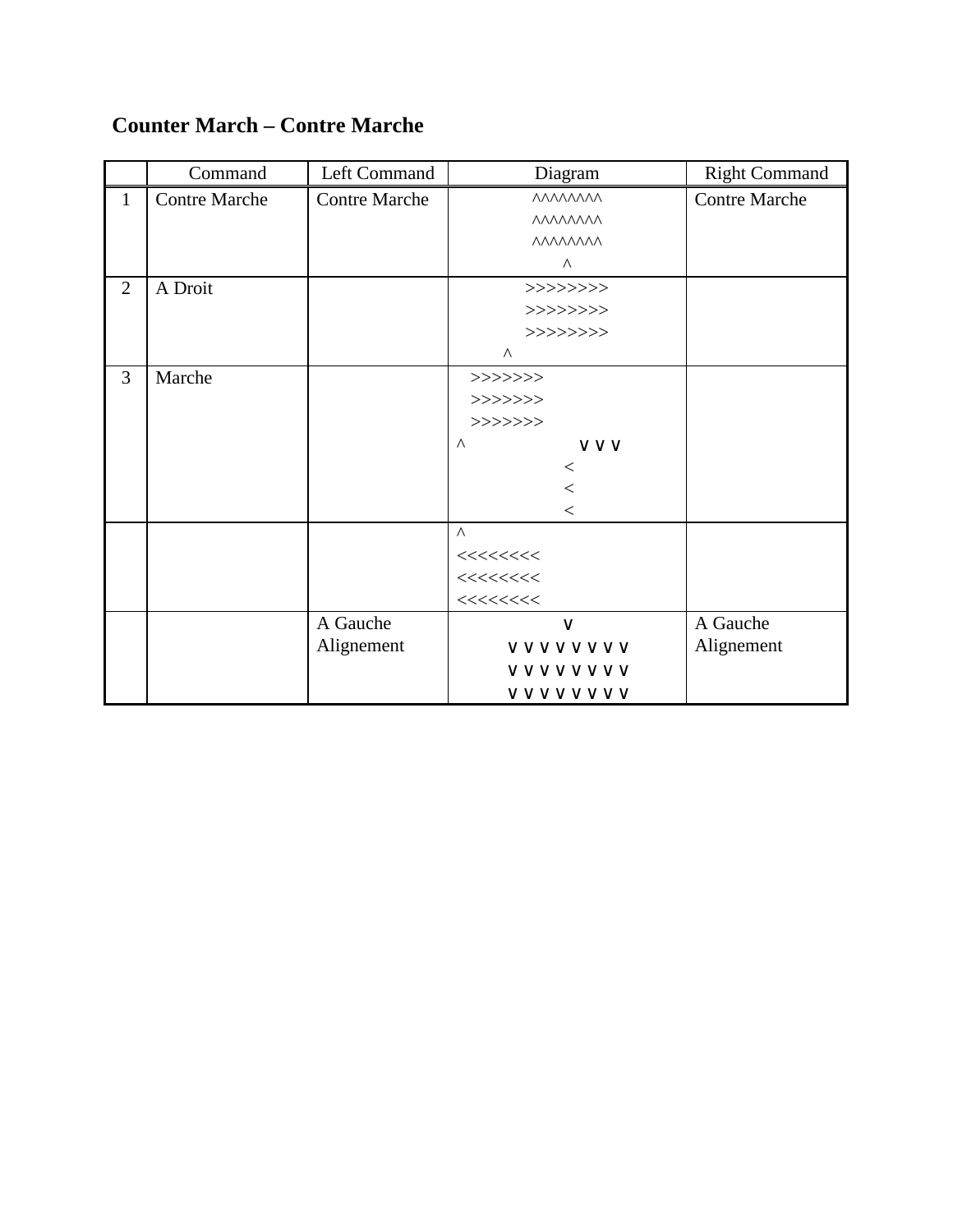# **Break – Off While Marching**

|                | Command           | Left Command      | Diagram                                                                                              | <b>Right Command</b> |
|----------------|-------------------|-------------------|------------------------------------------------------------------------------------------------------|----------------------|
| $\mathbf{1}$   | En Avant          | En Avant          | ΛΛΛΛΛΛΛΛ*                                                                                            | En Avant             |
|                |                   |                   | <b><i>AAAAAAAA</i></b>                                                                               |                      |
|                |                   |                   | <b>AAAAAAAA</b>                                                                                      |                      |
|                | Rompez la Peleton | Rompez la Peleton |                                                                                                      | Rompez la Peleton    |
| $\overline{2}$ | Marche            | Marke la pas      | $\ast$<br>↑                                                                                          |                      |
|                |                   |                   | $\mathsf{V} \mathsf{V} \mathsf{V} \mathsf{V} \mathsf{V} \mathsf{V} \mathsf{V} \mathsf{V} \mathsf{V}$ |                      |
|                |                   |                   | $\Delta$                                                                                             |                      |
|                |                   |                   | ΛΛΛΛ ΛΛΛΛ                                                                                            |                      |
|                |                   | Oblique a droit   | $\blacktriangledown$                                                                                 | Oblique a gauche     |
|                |                   |                   | $\ast$                                                                                               |                      |
|                |                   |                   | <b>AAAA</b>                                                                                          |                      |
|                |                   |                   | <b>AAAA</b>                                                                                          |                      |
|                |                   |                   | <b>AAAA</b>                                                                                          |                      |
|                |                   |                   | 71                                                                                                   |                      |
|                |                   |                   | <b>AAAA</b>                                                                                          |                      |
|                |                   |                   | <b>AAAA</b>                                                                                          |                      |
|                |                   |                   | <b>AAAA</b>                                                                                          |                      |
|                |                   | $En$ Avant $=$    | $\ast$                                                                                               |                      |
|                |                   | Marche            | <b>AAAA</b>                                                                                          |                      |
|                |                   |                   | <b>AAAA</b>                                                                                          |                      |
|                |                   |                   | <b>AAAA</b>                                                                                          |                      |
|                |                   |                   |                                                                                                      |                      |
|                |                   |                   | <b>AAAA</b>                                                                                          |                      |
|                |                   |                   | <b>AAAA</b>                                                                                          |                      |
|                |                   |                   | <b>AAAA</b>                                                                                          |                      |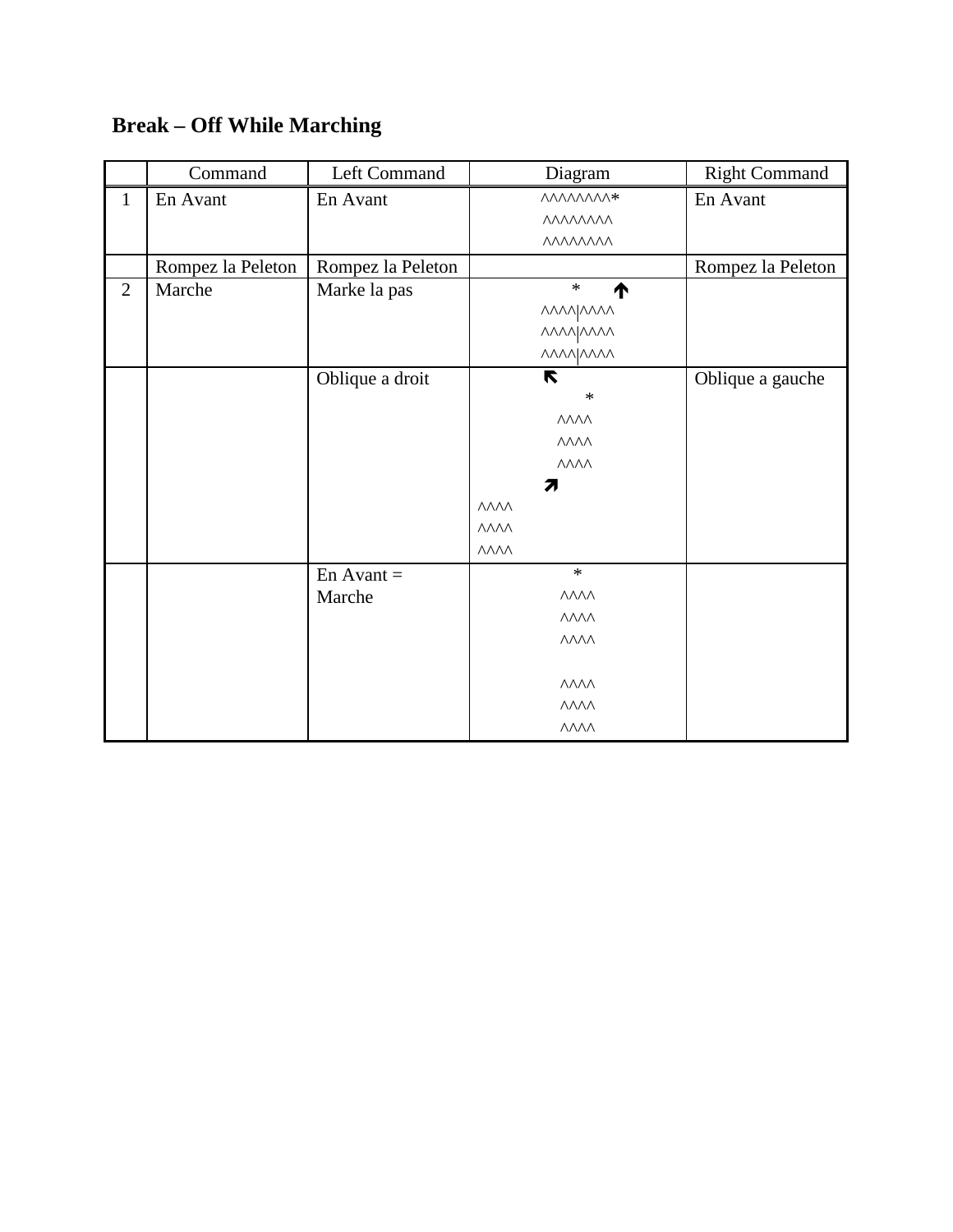### **Reform - Formez la Peleton**

|                | Command           | Left Command        | Diagram                           | <b>Right Command</b> |
|----------------|-------------------|---------------------|-----------------------------------|----------------------|
| $\mathbf{1}$   | Formez la Peleton | Formez la Peleton   | $\ast$                            | Formez la Peleton    |
|                |                   |                     | <b>AAAA</b>                       |                      |
|                |                   |                     | <b>AAAA</b>                       |                      |
|                |                   |                     | <b>AAAA</b>                       |                      |
|                |                   |                     |                                   |                      |
|                |                   |                     | <b>AAAA</b>                       |                      |
|                |                   |                     | <b>AAAA</b>                       |                      |
|                |                   |                     | <b>AAAA</b>                       |                      |
| $\overline{2}$ | Marche            | Oblique a gauche    | $\ast$<br>$\overline{\mathbf{z}}$ | Oblique a droit      |
|                |                   |                     | <b>AAAA</b>                       |                      |
|                |                   |                     | <b>AAAA</b>                       |                      |
|                |                   |                     | <b>AAAA</b>                       |                      |
|                |                   |                     | R                                 |                      |
|                |                   |                     | <b>AAAA</b>                       |                      |
|                |                   |                     | <b>AAAA</b>                       |                      |
|                |                   |                     | <b>AAAA</b>                       |                      |
|                |                   | Pas de Maneuver $=$ |                                   | $En$ Avant $=$       |
|                |                   | Marche              | $\ast$                            | Marche               |
|                |                   |                     | <b>AAAA</b>                       |                      |
|                |                   |                     | <b>AAAA</b>                       |                      |
|                |                   |                     | <b>AAAA</b>                       |                      |
|                |                   |                     |                                   |                      |
|                |                   |                     | <b>AAAA</b>                       |                      |
|                |                   |                     | <b>AAAA</b>                       |                      |
|                |                   |                     | <b>AAAA</b>                       |                      |
|                |                   | Pas de Ordinaire =  | ΛΛΛΛΛΛΛΛ*                         |                      |
|                |                   | Marche              | <b>VVVVVVVV</b>                   |                      |
|                |                   |                     | <b>VVVVVVVV</b>                   |                      |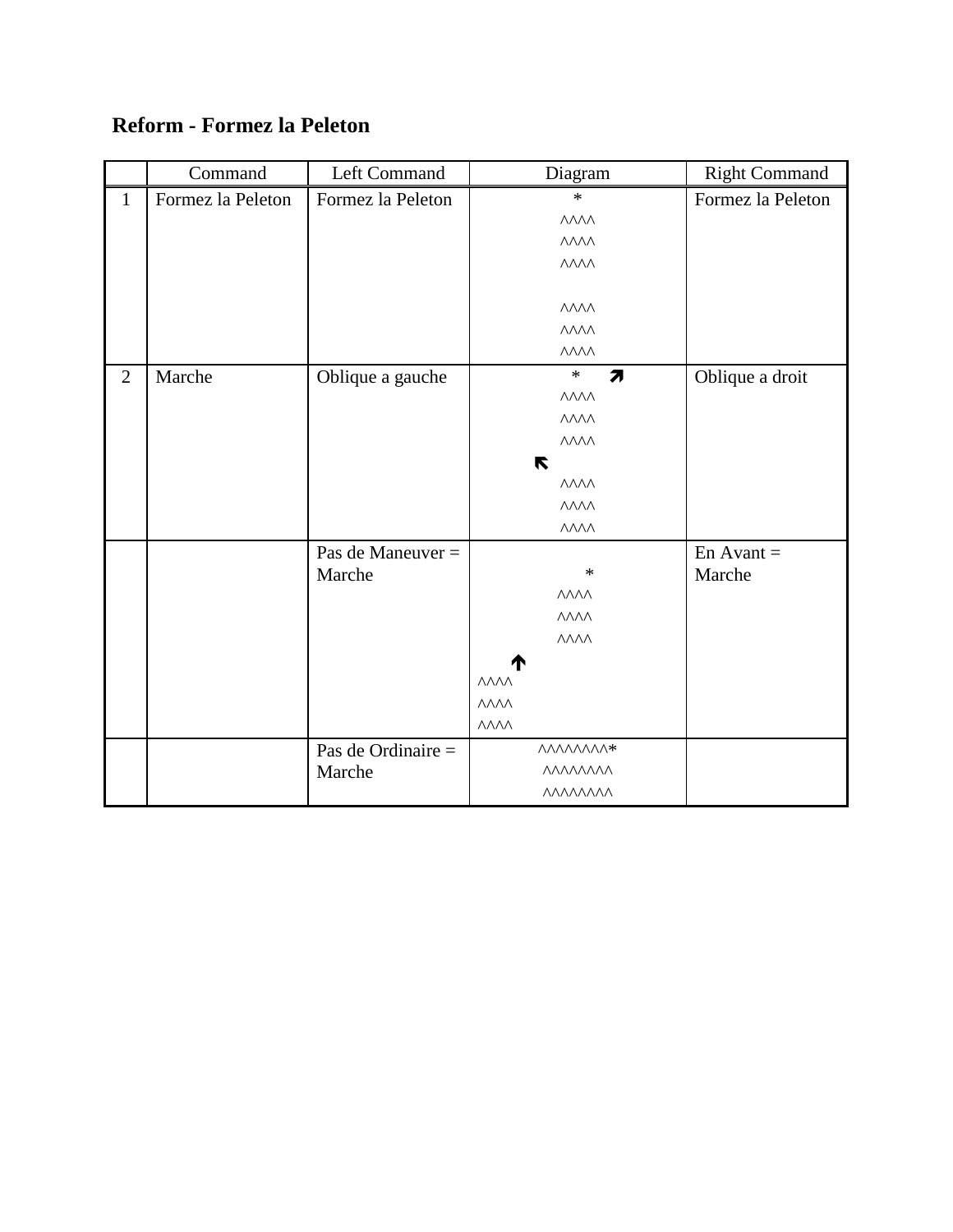# **Breaking While Standing**

|                | Command           | Left Command      | Diagram                                                                                                         | <b>Right Command</b> |
|----------------|-------------------|-------------------|-----------------------------------------------------------------------------------------------------------------|----------------------|
| 1              | Par Section $= a$ | Par Section $= a$ | ΛΛΛΛΛΛΛΛ*                                                                                                       | Par Section $= a$    |
|                | Droit             | Droit             | <b>AAAAAAAA</b>                                                                                                 | Droit                |
|                |                   |                   | <b>AAAAAAAA</b>                                                                                                 |                      |
| $\overline{2}$ | Marche            |                   | $\ast$                                                                                                          |                      |
|                |                   |                   |                                                                                                                 |                      |
|                |                   |                   | $\mathsf{V} \mathsf{V} \mathsf{V} \mathsf{V} \mathsf{V} \mathsf{V} \mathsf{V} \mathsf{V} \mathsf{V} \mathsf{V}$ |                      |
|                |                   |                   | ΛΛΛΛ ΛΛΛΛ                                                                                                       |                      |
|                |                   |                   | ΛΛΛΛ ΛΛΛΛ                                                                                                       |                      |
| 3              | Halte             |                   | >>> >>>                                                                                                         |                      |
|                |                   |                   | >>><br>>>                                                                                                       |                      |
|                |                   |                   | ∗<br>$>>>$<br>>>>                                                                                               |                      |
|                |                   |                   | >><br>>>                                                                                                        |                      |
| $\overline{4}$ | Alignment         |                   | >><br>>>>                                                                                                       |                      |
|                |                   |                   | $>>>$<br>>>                                                                                                     |                      |
|                |                   |                   | $>>>$ *<br>>>>                                                                                                  |                      |
|                |                   |                   | $>>>$ $>>>$                                                                                                     |                      |

# **Reforming Line While Standing**

|              | Command                  | Left Command             | Diagram                | <b>Right Command</b>     |
|--------------|--------------------------|--------------------------|------------------------|--------------------------|
| $\mathbf{1}$ | <b>Colonne Bataillon</b> | <b>Colonne Bataillon</b> | >><br>>>               | <b>Colonne Bataillon</b> |
|              |                          |                          | >>><br>>>              |                          |
|              |                          |                          | $\ast$<br>$>>>$<br>>>> |                          |
|              |                          |                          | >><br>>>               |                          |
| 2            | $H$ alte = Gauche        | $H$ alte = Gauche        | >><br>>>               | $H$ alte = Gauche        |
|              | Alignment                | Alignment                | >><br>>>               | Alignment                |
|              |                          |                          | $\ast$<br>$>>>$<br>>>  |                          |
|              |                          |                          | >><br>>>               |                          |
| 3            | A Gauche en              | A Gauche en              | >>><br>>>              | A Gauche en              |
|              | <b>Bataillon</b>         | <b>Bataillon</b>         | >><br>>>>              | <b>Bataillon</b>         |
|              |                          |                          | $\ast$<br>>><br>>>     |                          |
|              |                          |                          | >><br>>>>              |                          |